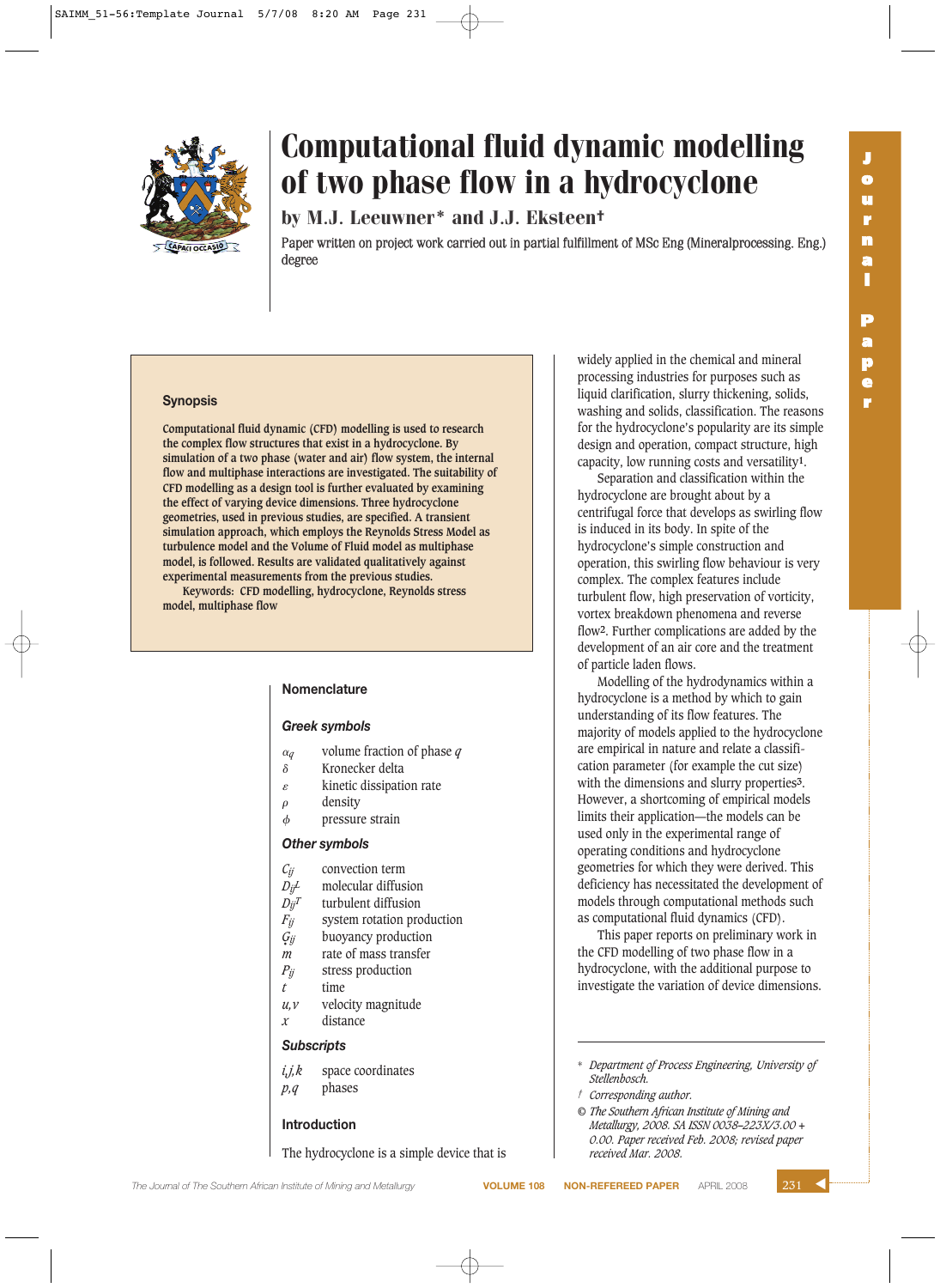| Table I                                 |              |                         |                                 |
|-----------------------------------------|--------------|-------------------------|---------------------------------|
| <b>Proposed hydrocyclone dimensions</b> |              |                         |                                 |
| Hydrocyclone no.                        | Base<br>case | 2<br>Increase<br>spigot | 3<br>Decreased<br>vortex finder |
| Hydrocyclone diameter (mm)              | 75           | 75                      | 75                              |
| Inlet diameter (mm)                     | 25           | 25                      | 25                              |
| Vortex finder diameter (mm)             | 25           | 25                      | 22                              |
| Spigot diameter (mm)                    | 12.5         | 15                      | 12.5                            |
| Vortex finder length (mm)               | 50           | 50                      | 50                              |
| Cylindrical section length (mm)         | 75           | 75                      | 75                              |
| Included cone angle (°)                 | 20           | 20                      | 20                              |

The phases that were considered are water and air. Three geometries, based on the case study of Monredon *et al*.**4**, were specified and simulations were performed in the commercial CFD package, FLUENT 6.3.

# **CFD modelling**

# *Geometry construction and grid generation*

The selected hydrocyclone dimensions are based on hydrocyclones no. 1, 2 and 3 of the Monredon case study**4**. The dimensions of these geometries are provided in Table I. Hydrocyclone no. 1 served as the base case geometry, while hydrocyclones 2 and 3 represented the variations of increased spigot diameter and smaller vortex finder respectively. The geometries were constructed with aid of the pre-processing package GAMBIT.

The implemented grid design is an adaptation of the one used in the study performed by Slack *et al.***5**. An unstructured hexahedral mesh was applied to the main body of the hydrocyclone, as this type of mesh is more tolerant of high aspect ratios. To further avoid the occurrence of numerical diffusion, these cells were aligned in the flow direction. Due to the complexity caused by the tangential inlet, a tetrahedral mesh was applied. This mesh type allowed easier adjustment to the region where the inlet joins up with the body of the hydrocyclone. As the grid nodes of the main body and inlet volumes did not line up, a non-conformal interface was also used. The interface allows the pregeneration of data at the inlet to be built in and linked to the model.

Grid sizes were determined by ensuring that each grid was sufficiently fine to achieve grid independence. As a result, the number of cells used for the hydrocyclone geometries ranged between 250 000 and 270 000. The mesh, generated for hydrocyclone no. 1 is illustrated in Figure 1.

## *Boundary conditions*

The computational domain was defined to begin at the tangential inlet where the feed stream was injected. The boundary condition at the inlet was determined from the operating mass flow rate (as obtained from the experimental work performed by Monredon *et al*.**4**). For the water-only feed stream with a mass flow of 67 kg/min, the associated velocity of 2.28 m/s was specified as the boundary condition.



**Figure 1—Hydrocyclone geometry illustrating mesh structure and assignment of boundary conditions**

The outlet bounds of the system were defined as both the spigot and overflow discharge and pressure outlet boundary conditions of standard atmospheric pressure was applied. Noslip boundary conditions were also used for the wall of the hydrocyclone. At the point at which air core inception was desired, the backflow volume fraction of air at both discharge orifices were set to 1. The assignment of boundary conditions is illustrated in Figure 1.

## *Mathematical models*

# *Turbulence modelling*

FLUENT employs the Reynolds-averaging method to avoid the direct simulation of small-scale turbulent simulations. By means of this method, the continuity of mass and momentum are expressed by Equations [1] and [2] respectively.

$$
\frac{\partial \rho}{\partial t} + \frac{\partial}{\partial x_i} (\rho u_i) = 0
$$
 [1]

$$
\frac{\partial}{\partial t}(\rho u_i) + \frac{\partial}{\partial x_j}(\rho u_i u_j) = -\frac{\partial p}{\partial x_i} + \frac{\partial}{\partial x_j}
$$
\n
$$
\left[ \mu \left( \frac{\partial u_i}{\partial x_j} + \frac{\partial u_j}{\partial x_i} - \frac{2}{3} \delta i j \frac{\partial u_i}{\partial x_i} \right) \right] + \frac{\partial}{\partial x_j} (-\rho \overline{u_i u_j})
$$
\n[2]

where  $u_i$  denotes the velocity component.

Closure for the unknowns in the above equations can be obtained by the application of suitable turbulence models. The choice of the appropriate turbulence model is critical and should be made based on the complexity of flow physics, the required accuracy, the time period available for simulations and accessible computational resources**6**.

For the modelling of the highly swirling flow of a hydrocyclone, the Reynolds stress model (RSM) is deemed to be an appropriate choice. Compared to the Boussinesq approach (employed in Spalart-Allmaras, *k-* and *k-*<sup>ω</sup> models), the RSM takes the true behaviour of the turbulent viscosity into consideration and therefore provides better approximations.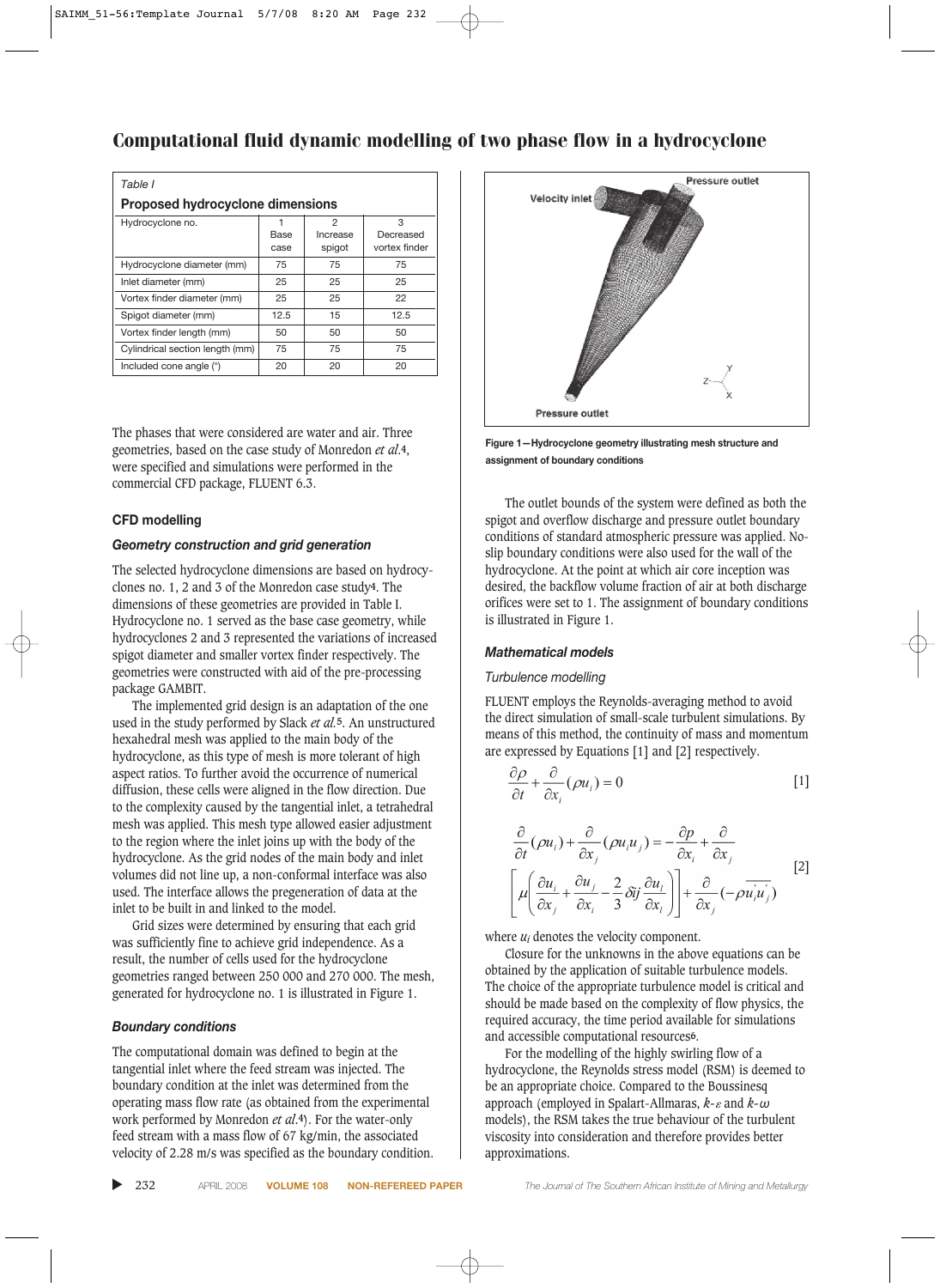The RSM is used to calculate the Reynolds stresses from differential transport equations, as represented by Equation [3].

$$
\frac{\partial}{\partial t} \left( \rho \overrightarrow{u_i u_j} \right) + \frac{\partial}{\partial x_k} \left( \rho u_k \overrightarrow{u_i u_j} \right) =
$$
\n
$$
P_{ij} + F_{ij} + G_{ij} + D_{ij}^T + D_{ij}^L + \Phi_{ij} - \varepsilon_{ij}
$$
\n
$$
(3)
$$

The second term on the left-hand side,  $\frac{\partial}{\partial x_k} \left( \rho u_k \overline{u_i u_j} \right)$ , is commonly referred to as the convection term, *Cij*. *Pij*, accounts for the stress production, while *Fij* and *Gij* represent the system rotation and buoyancy production. Turbulent and molecular diffusion are denoted by *DijT* and *DijL* respectively. The remaining terms,  $\Phi_{jj}$  and  $\varepsilon_{jj}$ , symbolize pressure strain and dissipation.

# *Multiphase modelling*

The selection of the volume of fluid (VOF) model as multiphase model was largely based on the fact that the water-air interaction in a hydrocyclone can be described as free surface flow. Studies such as that of Narashima *et al.***7**, further advocate the applicability of the VOF in the modelling of multiphase interactions of a hydrocyclone. To track the interface between the phases, the continuity equation is solved for the volume fraction of each phase:

$$
\frac{1}{\rho_q} \left[ \frac{\partial}{\partial t} \left( \alpha_q \rho_q \right) + \nabla \cdot \left( \alpha_q \rho_q \overrightarrow{v_q} \right) = \\ S_{\alpha q} + \sum_{p=1}^n \left( \overrightarrow{m}_{pq} - \overrightarrow{m}_{qp} \right) \right]
$$
\n
$$
(4)
$$

The volume fraction of phase *q* is represented by  $\alpha_q$ .  $\dot{m}_{pq}$  is the mass transfer from phase  $q$  to  $p$  and  $S_{\alpha q}$  represents a source term.

# *Solver execution*

To initialize an unsteady state analysis, pressure and velocity fields were pre-established through simulation of a water only phase field. On activation of transient conditions, air core inception was brought about by setting the air backflow

volume fractions to unity. As the pressure field was preestablished, there was no need for patching of air in the system. To ensure that flow features were fully developed, transient simulations were allowed to run for at least one total flow time (mean residence time).

The convergence criteria of the unsteady analysis were set to 1 x 10-5. To improve convergence the second order upwind and QUICK schemes were used and activated sequentially in the order as presented. The use of the VOF model necessitated the application of the segregated solver. PRESTO! was used as the pressure interpolation scheme, and SIMPLE proved to be adequate for pressure-velocity coupling.

# **Results**

The results in this section present general trends in pressure and velocity field distributions that pertain to all three hydrocyclone geometries. As part of the investigation into the pressure field distribution, the multiphase interactions are researched by studying the air core development. Regarding the velocity field predictions, the three velocity components of hydrocyclone flow were considered: tangential, axial and radial velocity. The effect of varying device dimensions is highlighted where dissimilarities in results occurred.

# *Pressure field predictions and air core development*

For initial conditions, where a water-only phase field was simulated, a negative core region was established. On initiation of air backflow under multiphase conditions, the air core evolved as illustrated in Figure 2: inception takes place at both the underflow and overflow orifices. The air core then extends throughout the body of the hydrocyclone along the pre-established sub-atmospheric core region. Air core development is completed as the two sections meet.

Attempts were made to initialize air core formation without the pre-establishment of a sub-atmospheric zone. In such cases, however, extremely divergent behaviour was exhibited. This dependency of air core formation on preestablished pressure fields supports the common understanding that air core formation is pressure driven.

Through the investigation of a variation in device dimensions it was further found that the air core diameter increases with an increase in the spigot diameter. Scaled plots



**Figure 2—Development of air core at (a) 0.023 s (b) 0.068 s (c) 0.093 s (d) 0.126 s (e) 0.776 s**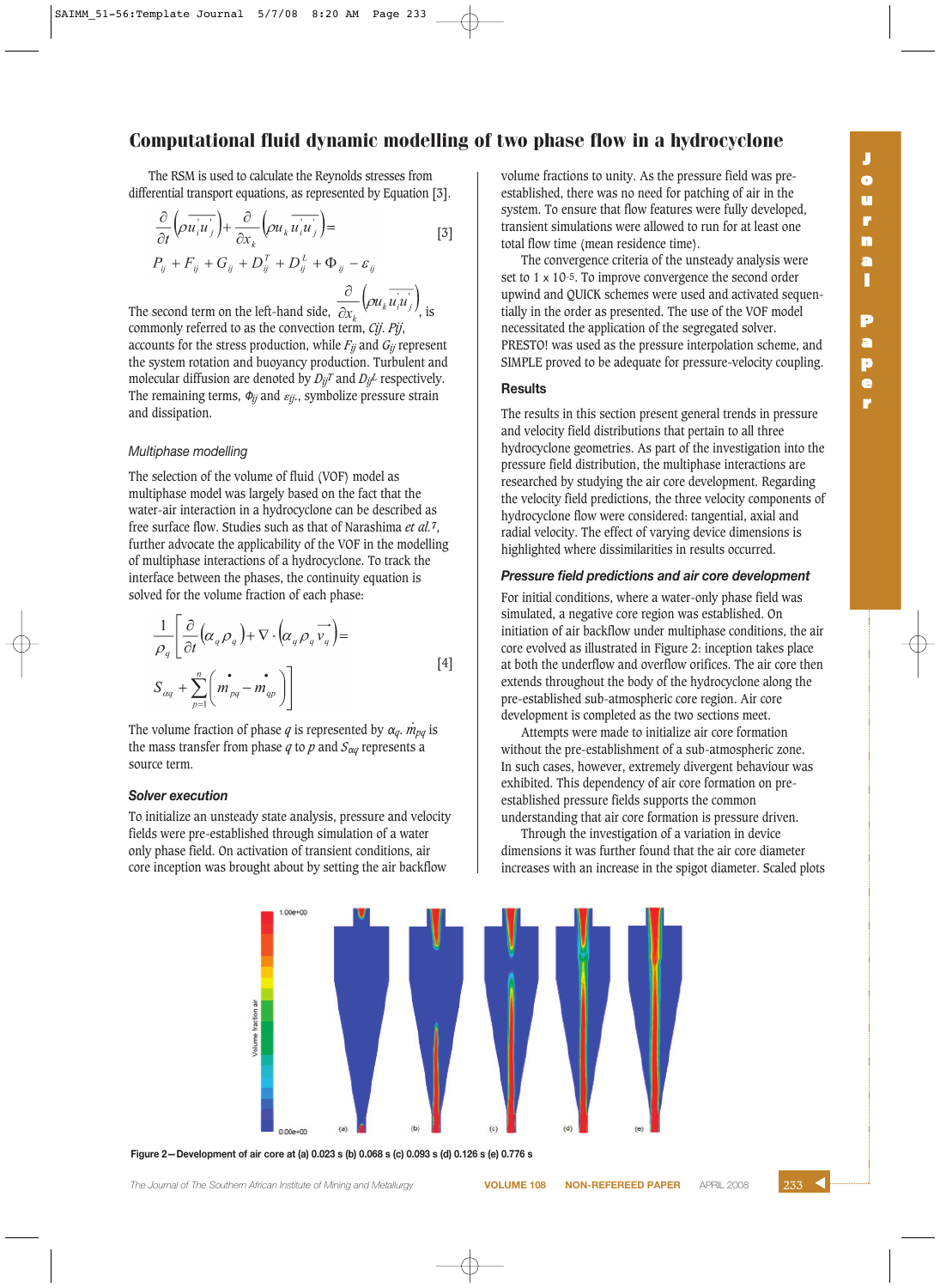







of the spigot surface for hydrocyclones no. 2 and 3 are used to illustrate this behaviour (refer to Figure 3). From the plot it is seen that the air core almost completely fills the crosssectional area of the spigot, except for the band through which water is discharged. The increase in the cross-sectional area therefore results in an increase of the air core diameter.

#### *Velocity field prediction*

# *Tangential velocity*

The tangential velocity field distribution of the multiphase system is illustrated in Figure 4 (a) and (b). Maximum positive values are noted in the regions peripheral to the central axis while very small regions of stagnant and reversed flow extend from both the spigot and vortex finder. As example, predicted liquid tangential velocity profiles, at horizontal intersections of 60 mm and 120 mm, are depicted in Figure 5 (a) and (b). A significant increase in the

tangential velocity occurs traversing from the wall inwards. At a point interfacing with the air core, the tangential velocity starts to decrease. This behaviour is indicative of the prominent flow feature, the Rankine vortex. By qualitative comparison, the predicted trends were also found to be consistent with experimental measurements of Monredon *et al*.**4**.

The influence of different device dimensions on the tangential velocities is illustrated in Figure 5 (a) and (b). By comparing results from hydrocyclones no. 1 and 2, it is seen that the shape and magnitude of the tangential velocity stay relatively unchanged if the spigot diameter is increased. As with the Monredon *et al*. study**4**, an increase in the tangential velocity is observed with a decrease in the vortex finder diameter. The velocity profile at 120 mm suggests that the influence of a decreased vortex finder becomes smaller with an increase in vertical depth.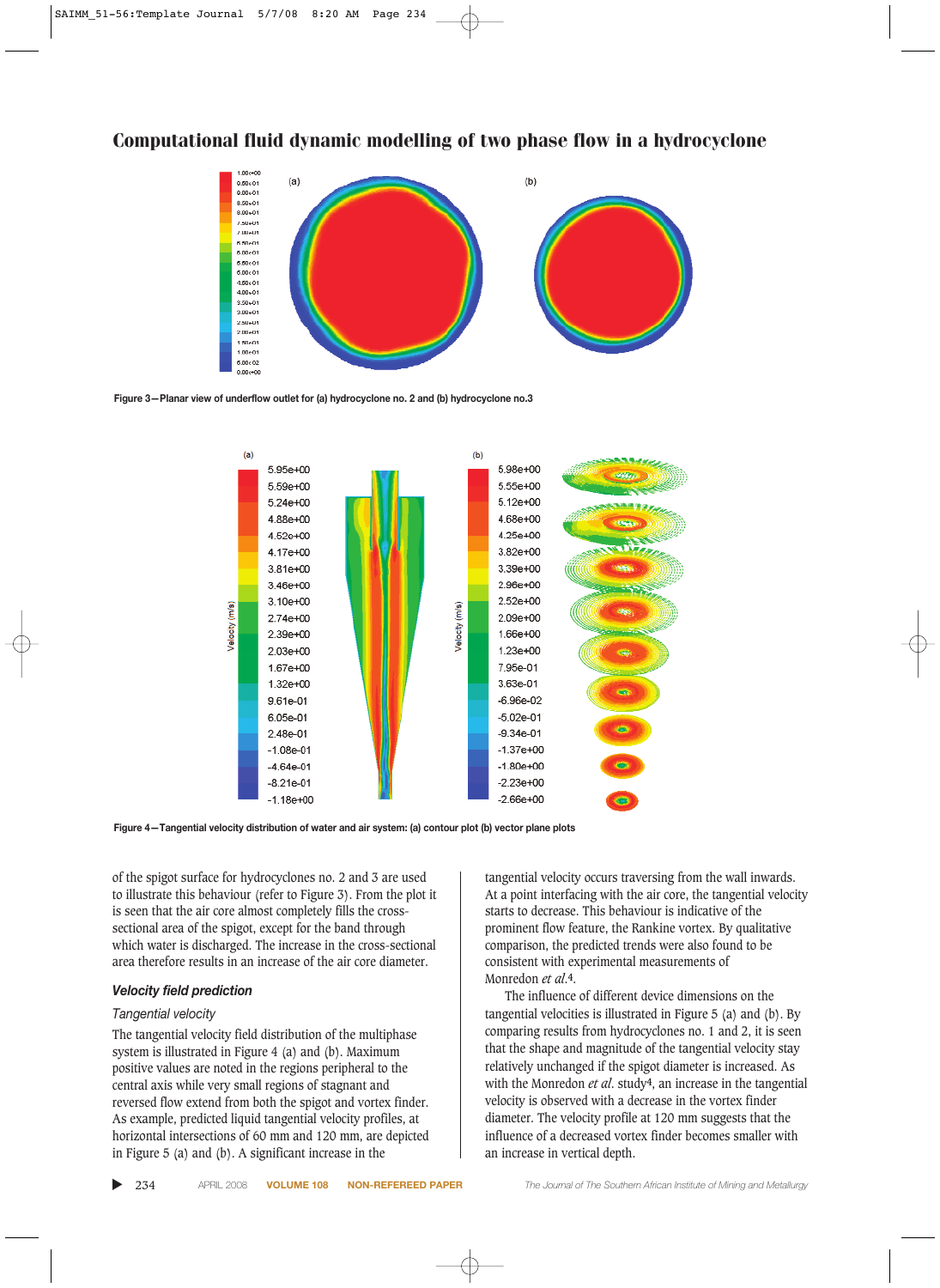Ferreren **The American St** Velocity (m's) فليتنبز (m/s)  $\rightarrow$ /elocity  $0.03$  $-0.03$  $-0.02$  $-0.01$  $0.01$  $0.02$  $0.01$  $0.03$  $\cdot$ 1 $^0$  $0.04$  $-0.03$  $-0.02$  $-0.01$  $0.02$  $(a)$  $(b)$ Radial position (n Radial position (mm) Hydrocyclone no 1 - Base case Hydrocyclone no. 2 - Increased spigot diameter Hydrocyclone no 3 Decreased vortex finder diame

**Figure 5—Predicted tangential velocity profiles at (a) 60 mm depth and (b) 120 mm depth**



**Figure 6—Axial velocity distribution of water and air system: (a) contour plot (b) vector plane plots**

# *Axial velocity*

The contour and vector plane plots of Figure 6 (a) and (b) provide the axial velocity distributions obtained for the water and air system. By inspection it is revealed that axial flow reversal is predicted—a positive core region (red and yellow) is contrasted with a negative or downward flow region (dark shade of green). This flow reversal signifies the presence of the locus of zero vertical velocity (LZVV). The LZVV is commonly associated with the distribution between the underflow and overflow stream. Particles on the outside of the LZVV will be rejected as underflow, while particles on the inside will be taken up in the overflow stream. The existence of the LZVV is manifested on the predicted velocity profiles as a point of zero velocity (refer to Figure 7 (a) and (b)). From these profiles it is further seen that the axial velocity increases in both the upward and downward direction from the LZVV. On a qualitative basis, the shape of the predicted

axial velocity profiles displayed excellent correlation with experimental measurements of Monredon *et al*.**4**. Concerning the variation in device dimensions, it is noted that the axial velocity profiles obtained for all three hydrocyclones are similar.

#### *Radial velocity*

Simulation results show irregular positive and negative radial velocity fields. Due to complexities involved with the measurement of the radial velocity, very little information is available about this velocity component. In practice, the tangential and axial velocities are usually measured, while the radial component is determined from the continuity equation. The irregularly distributed radial velocity fields, however, correspond with recent reports by Dlamini**8** and Cullivan *et al*.**9**. The velocity profiles further indicate that the magnitude of the radial component is much smaller than that

 $0.0$ 

**r**

**J**